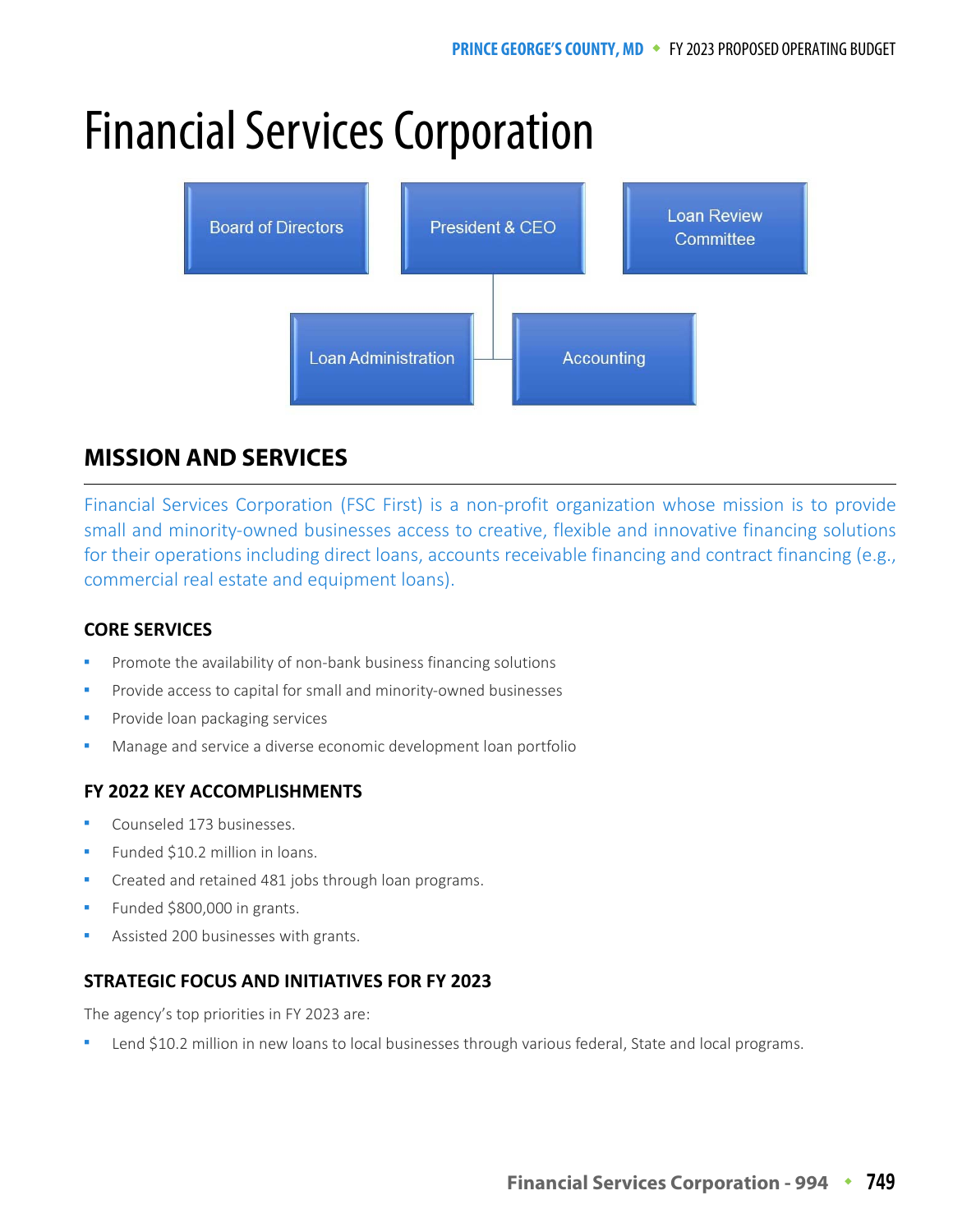## **FY 2023 BUDGET SUMMARY**

The FY 2023 proposed budget for the Financial Services Corporation is \$2,019,900, an increase of \$53,900 or 2.7% over the FY 2022 approved budget. The organization's grant from the County totals \$1,094,800 and remains unchanged from FY 2022 County grant.

#### **Reconciliation from Prior Year**

|                                                                                                                                                                   | <b>Expenditures</b> |
|-------------------------------------------------------------------------------------------------------------------------------------------------------------------|---------------------|
| <b>FY 2022 Approved Budget</b>                                                                                                                                    | \$1,966,000         |
| <b>Increase Cost: Operating</b> — Increase in insurance premiums, software license maintenance fees, travel, telephone and<br>other miscellaneous office expenses | \$24,900            |
| <b>Increase Cost: Compensation - Mandated Salary Requirements</b>                                                                                                 | 22,400              |
| <b>Increase Cost: Fringe Benefits</b> - Increase in fringe benefit expenses to align with projected costs                                                         | 6,600               |
| <b>FY 2023 Proposed Budget</b>                                                                                                                                    | \$2,019,900         |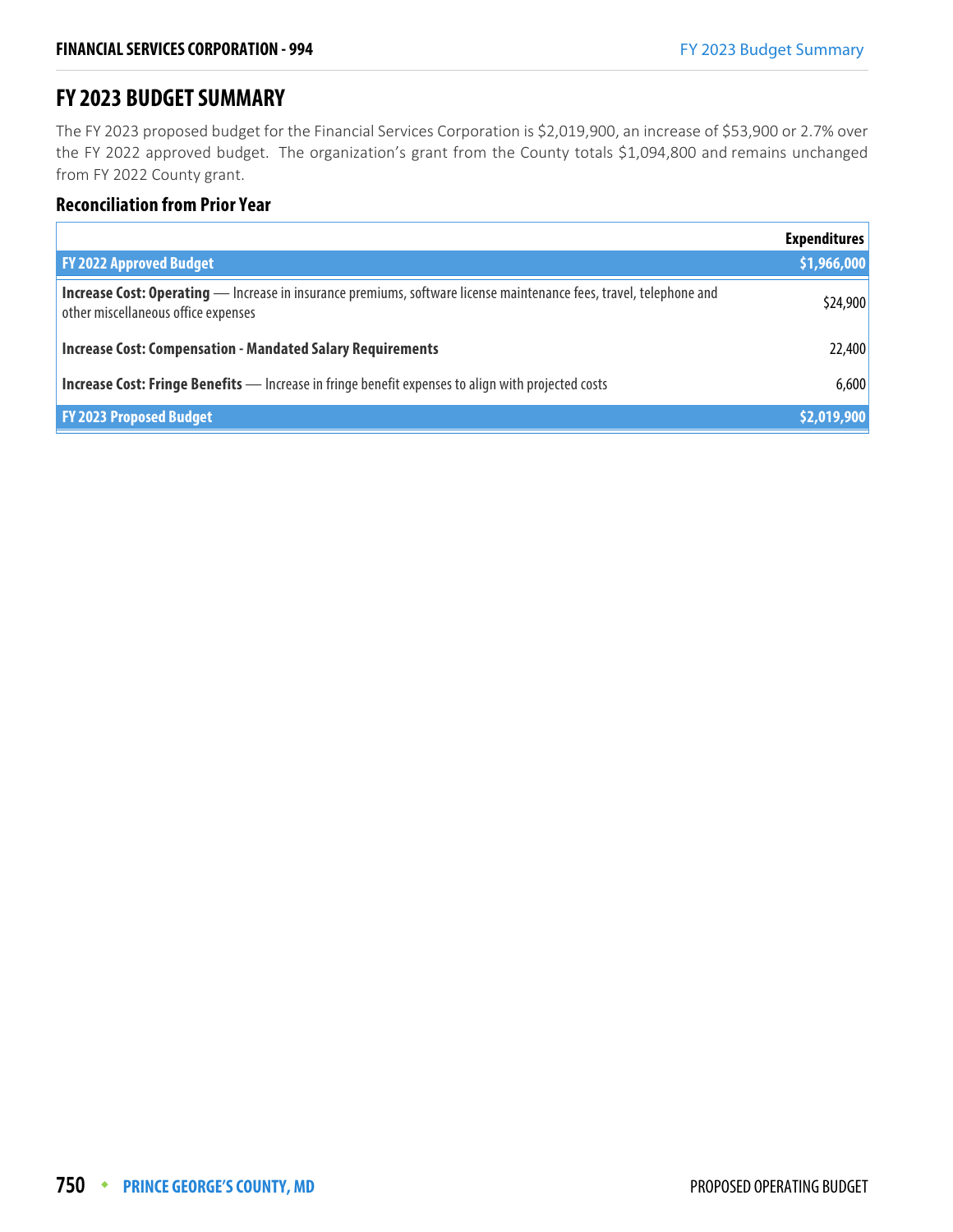# **FY 2023 OPERATING BUDGET**

# **Revenues by Category**

|                                  | <b>FY 2021</b> | <b>FY 2022</b> | <b>FY 2022</b>  | FY 2023         | <b>Change FY22-FY23</b> |             |
|----------------------------------|----------------|----------------|-----------------|-----------------|-------------------------|-------------|
| <b>Category</b>                  | <b>Actual</b>  | <b>Budget</b>  | <b>Estimate</b> | <b>Proposed</b> | Amount $(5)$            | Percent (%) |
| <b>County Grant</b>              | \$1,203,100    | \$1,094,800    | \$1,094,800     | \$1,094,800     | s—                      | $0.0\%$     |
| Legacy & County COVID-19 Grants  | 1,418,931      |                |                 |                 |                         |             |
| Net Loan Program Income          | 215,526        | 182,000        | 225,000         | 275,000         | 93,000                  | 51.1%       |
| <b>Management/Servicing Fees</b> | 328,558        | 518,500        | 600,000         | 600,000         | 81,500                  | 15.7%       |
| Net Fundraising Revenue          | 102,324        | 150,700        | 170,000         | 32,600          | (118, 100)              | $-78.4%$    |
| Other Income                     | 43,428         | 20,000         | 25,500          | 17,500          | (2,500)                 | $-12.5%$    |
| <b>Total</b>                     | \$3,311,867    | \$1,966,000    | \$2,115,300     | \$2,019,900     | \$53,900                | 2.7%        |

# **Expenditures by Category**

|                        | <b>FY 2021</b> | <b>FY 2022</b> | <b>FY 2022</b>  | <b>FY 2023</b>  |              | <b>Change FY22-FY23</b> |  |
|------------------------|----------------|----------------|-----------------|-----------------|--------------|-------------------------|--|
| Category               | <b>Actual</b>  | <b>Budget</b>  | <b>Estimate</b> | <b>Proposed</b> | Amount $(5)$ | Percent (%)             |  |
| Compensation           | \$1,122,728    | \$1,074,400    | \$1,211,800     | \$1,096,800     | \$22,400     | 2.1%                    |  |
| <b>Fringe Benefits</b> | 292,896        | 313,700        | 353,800         | 320,300         | 6,600        | 2.1%                    |  |
| Operating              | 1,793,919      | 577,900        | 549,700         | 602,800         | 24,900       | 4.3%                    |  |
| <b>Total</b>           | \$3,209,543    | \$1,966,000    | \$2,115,300     | \$2,019,900     | \$53,900     | 2.7%                    |  |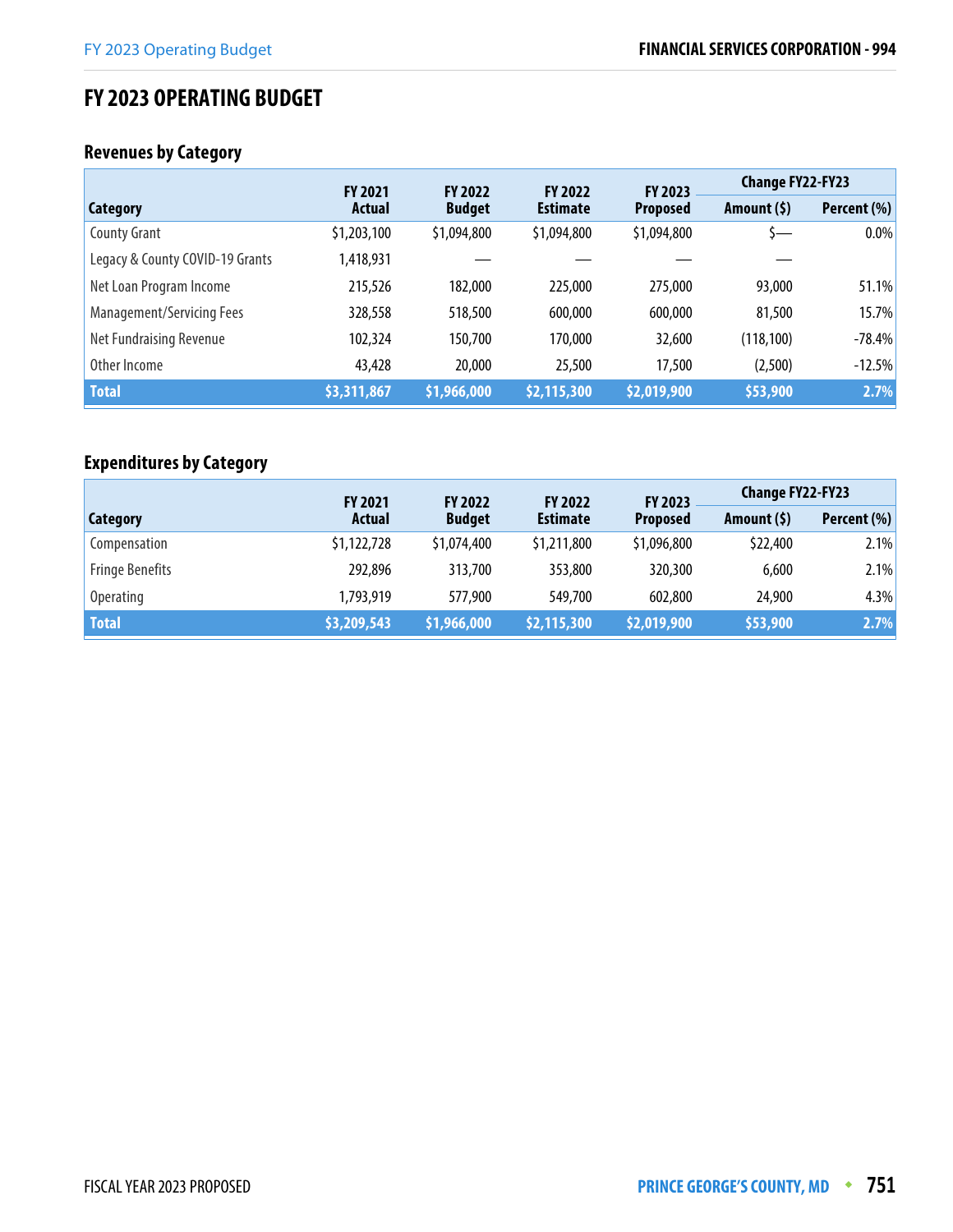# **SERVICE DELIVERY PLAN AND PERFORMANCE**

**Goal 1** — To strengthen the County's thriving economy by providing small and minority-owned businesses with access to creative, flexible and innovative financing solutions for their operations.

> **Objective 1.1** – Increase the amount of capital made available to businesses (millions).

| <b>FY 2027</b><br>Target | <b>FY 2020</b><br>Actual | <b>FY 2021</b><br>Actual | <b>FY 2022</b><br><b>Estimated</b> | <b>FY 2023</b><br><b>Projected</b> | <b>Trend</b> |
|--------------------------|--------------------------|--------------------------|------------------------------------|------------------------------------|--------------|
| \$8.0                    | S3.4                     | S5.1                     | S6.2                               | \$7.0                              | m            |

## **Trend and Analysis**

FSC First's primary goal is to increase the amount of capital available to businesses. The agency also seeks to serve County-based business owners and new entrepreneurs seeking sources of capital. In FY 2022 and continuing into FY 2023, FSC First is utilizing analysis tools to provide performance measure projections. FSC First experienced an increase in loan approvals by 46% and loan closings by 51% from FY 2020 to FY 2021. However, the average loan size was 5% smaller, signaling that businesses are less averse to new debt. Businesses are being careful not to overextend themselves as the economy recovers from the pandemic. The pipeline is slowly recovering as FSC First is seeing an uptick in loan applications for the purpose of purchasing real estate (SBA 504 Real Estate loans). A favorable interest rate of 2.78% contributes to this trend. Subsequently, FSC First has experienced an extremely modest increase in revenue (1.82%) from FY 2020 to FY 2021.

During FY 2021 and continuing into FY 2022, FSC First has continued to respond to the crisis created in the business community by COVID-19, as a grant administrator (application review & grant processing) for the County and the Department of Commerce. Both the County and the State have provided funding for grants for Purple Line Corridor impacted businesses. To date, 76 grants totaling \$380,000 have been awarded. By the end of FY 2022 3Q, FSC First anticipates that approximately \$800,000 in grants will be awarded across the two programs.

| <b>Measure Name</b>                             | <b>FY 2019</b><br><b>Actual</b> | <b>FY 2020</b><br><b>Actual</b> | <b>FY 2021</b><br><b>Actual</b> | <b>FY 2022</b><br><b>Estimated</b> | FY 2023<br>Projected |
|-------------------------------------------------|---------------------------------|---------------------------------|---------------------------------|------------------------------------|----------------------|
| <b>Resources (Input)</b>                        |                                 |                                 |                                 |                                    |                      |
| Loan administration staff                       | 6                               | 7                               | 7                               | 6                                  | 6                    |
| Core lending programs                           | 7                               | 13                              | 8                               | 10                                 | 12                   |
| <b>Workload, Demand and Production (Output)</b> |                                 |                                 |                                 |                                    |                      |
| Businesses counseled/serviced                   | 278                             | 105                             | 1,134                           | 398                                | 358                  |
| Applications (intake)                           | 57                              | 32                              | 42                              | 53                                 | 44                   |
| Applications pre-qualified                      | 0                               | $\theta$                        | 999                             | $\boldsymbol{0}$                   | 0                    |
| Applications underwritten                       | 30                              | 19                              | 27                              | 25                                 | 35                   |
| Applications approved                           | 19                              | 19                              | 27                              | 20                                 | 35                   |
| Total approved loan amount (millions)           | \$7.9                           | \$3.5                           | \$5.1                           | \$6.8\$                            | \$10.2\$             |
| Approved and unfunded Loans (millions)          | \$3.5                           | \$1.2                           | \$0.6\$                         | \$2.6                              | \$1.7                |
| <b>Efficiency</b>                               |                                 |                                 |                                 |                                    |                      |
| Approved loans per loan administration staff    | 3                               | 3                               | 4                               | 3                                  | 6                    |
| Total portfolio revenues (thousands)            | \$0.6                           | \$0.5                           | \$0.5                           | \$0.7                              | \$0.8\$              |

## **Performance Measures**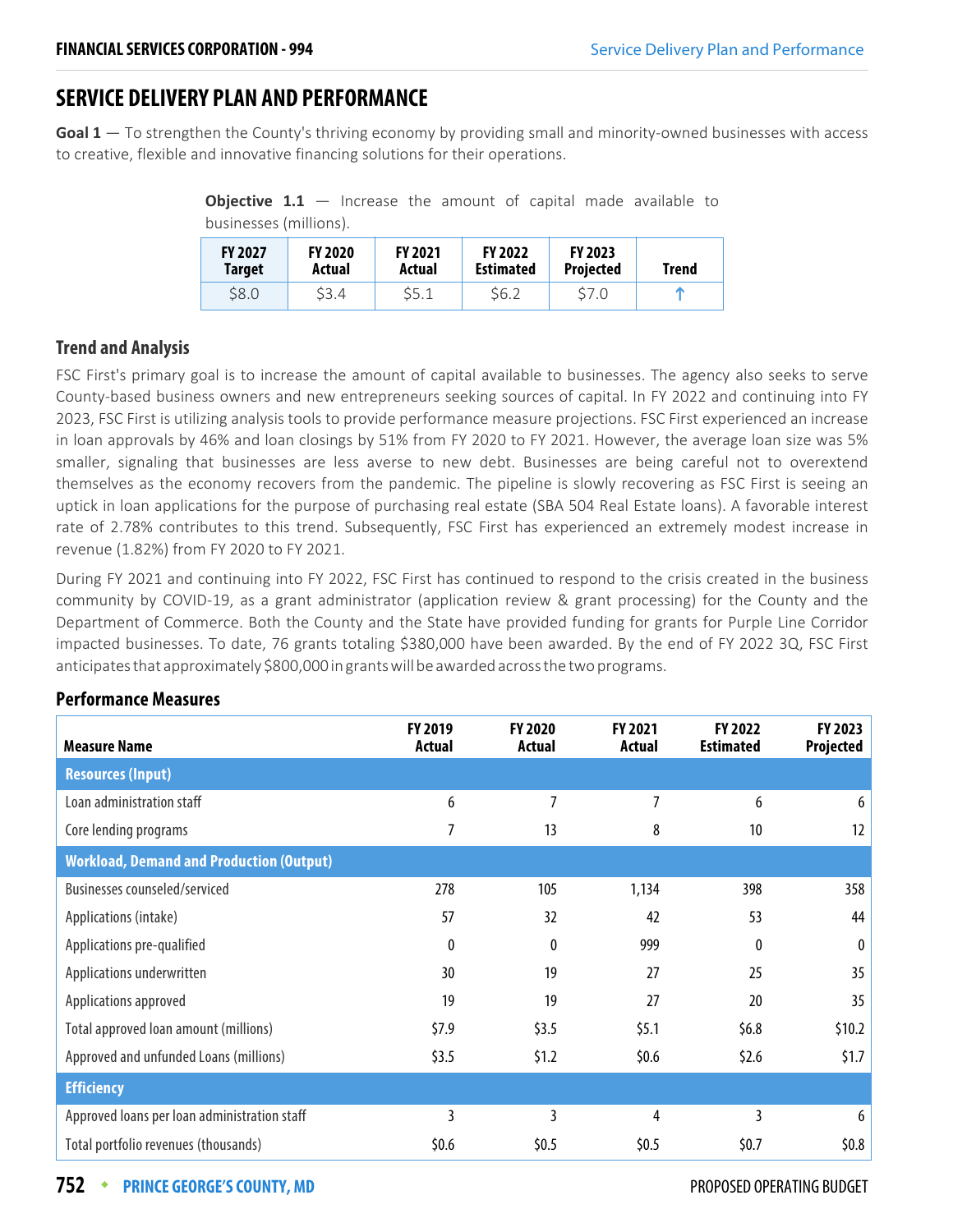## **Performance Measures** (continued)

| <b>Measure Name</b>                                                     | FY 2019<br>Actual | <b>FY 2020</b><br>Actual | FY 2021<br>Actual | <b>FY 2022</b><br><b>Estimated</b> | FY 2023<br><b>Projected</b> |
|-------------------------------------------------------------------------|-------------------|--------------------------|-------------------|------------------------------------|-----------------------------|
| <b>Quality</b>                                                          |                   |                          |                   |                                    |                             |
| Loans closed and funded                                                 | 11                | 17                       | 27                | 17                                 | 30                          |
| Current ratio of loan portfolio that is less than 45<br>days delinquent | 92%               | 85%                      | 93%               | 85%                                | 85%                         |
| <b>Impact (Outcome)</b>                                                 |                   |                          |                   |                                    |                             |
| Funded and closed loans (millions)                                      | \$11.0            | \$3.4                    | \$5.1             | \$6.2\$                            | \$7.0\$                     |
| Jobs created and/or supported                                           | 713               | 235                      | 494               | 1,013                              | 481                         |
| Percentage of approved loans funded (closing ratio)                     | 58%               | 89%                      | 88%               | 61%                                | 61%                         |